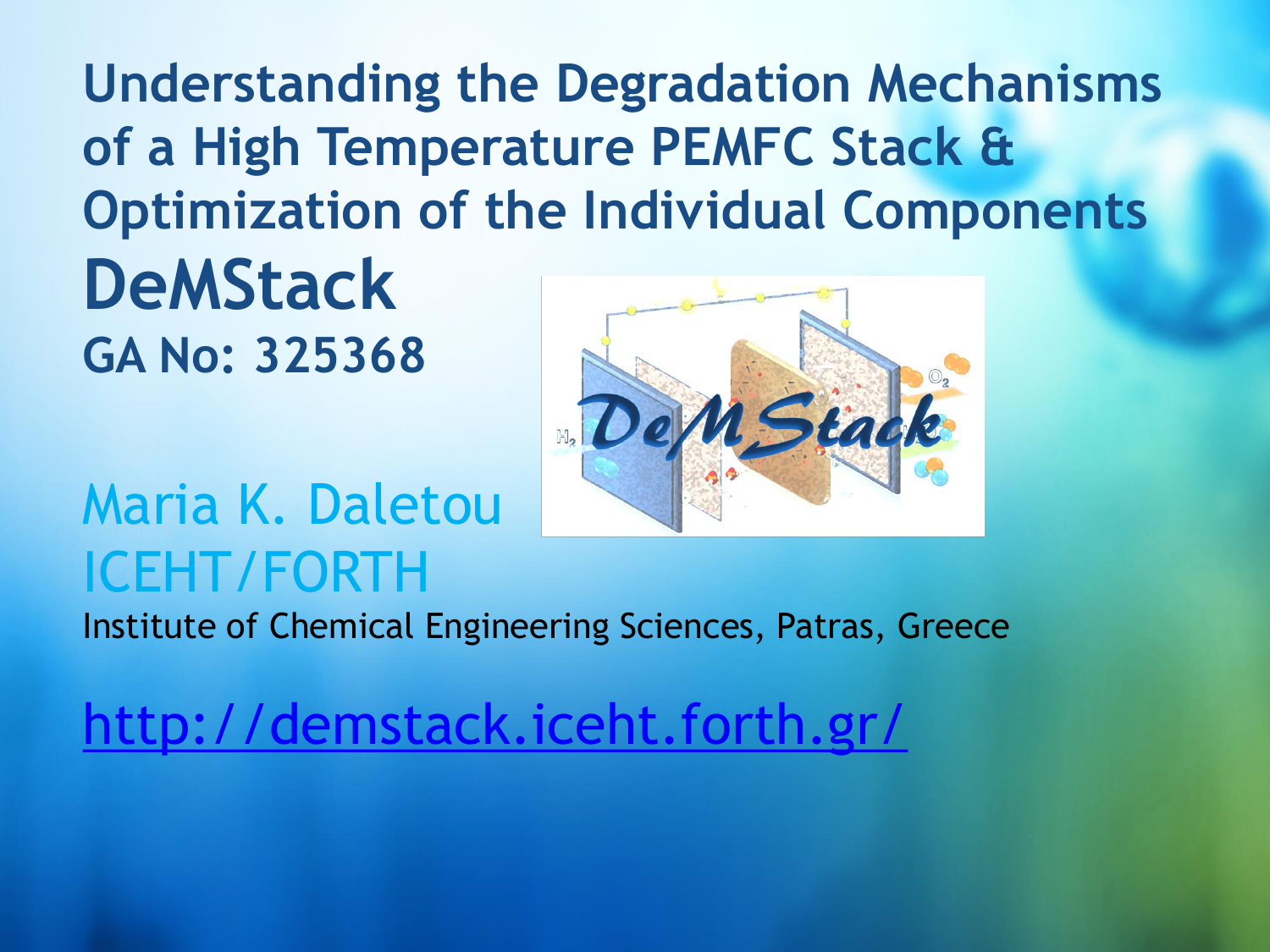# **PROJECT OVERVIEW**



#### **DeMStack 325368**

| <b>Call topic</b>          | SP1-JTI-FCH.2012.3.1_Cell and stack degradation                                  |  |
|----------------------------|----------------------------------------------------------------------------------|--|
|                            | mechanisms and methods to achieve<br>cost<br>reduction and lifetime enhancements |  |
| <b>Application area</b>    | <b>Stationary Power Generation &amp; CHP</b>                                     |  |
| <b>Start date</b>          | 01/05/2013                                                                       |  |
| End date                   | 30/04/2016                                                                       |  |
| <b>Total Budget</b>        | 2,576,615                                                                        |  |
| <b>FCH JU contribution</b> | 1,495,680                                                                        |  |
|                            | Stage of implementation 83% project duration passed                              |  |













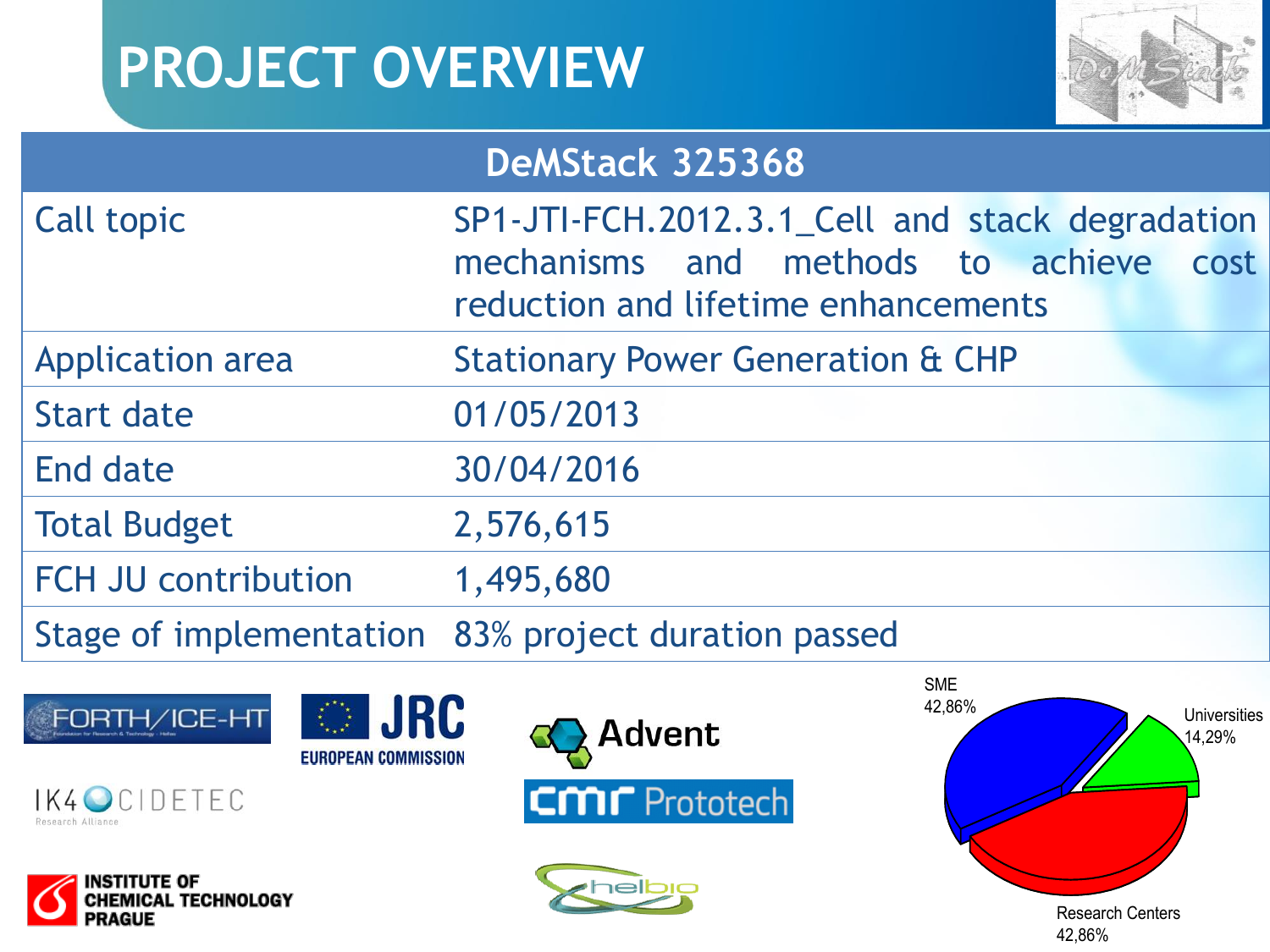DeMStack activities are on the stack optimization and construction based on the high temperature MEA technology of ADVENT S.A..

 $\triangleright$  This is the first attempt to combine optimized components and methodologies into an integrated system; a low-cost HT PEMFC 1 kW stack will be integrated with a fuel processor specifically built to suit the demands of the FC stack.

 $\triangleright$  The robustness of the stack, the simplicity of BoP and the operational stability into a commercially reliable product will be demonstrated.

- Fuel Cell Stack Power output of 1 kW at  $0.2$  A/cm<sup>2</sup> at  $180^{\circ}$ C (electrical efficiency > 45%)
- Operation over a wide range of reformates:

 $(H<sub>2</sub>≥50%, CO = 0-4%, steam = 0-30%)$ 

• Overall cost reduction by a factor of 2 (reduction of the MEA's cost)

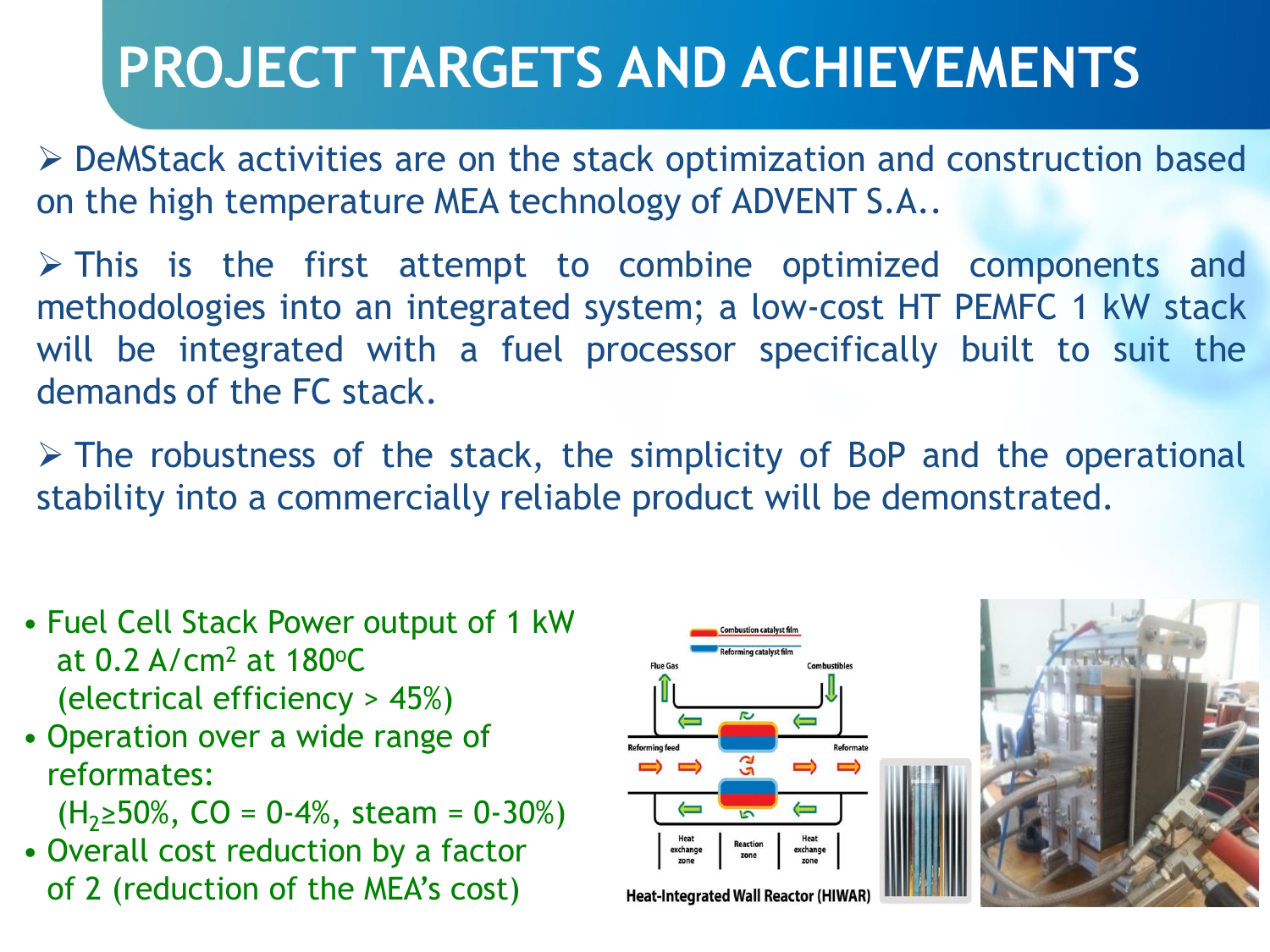- Low cost stable HT Membrane Electrode Assemblies.
- Catalytic layers of alternative architectures and low Pt loadings.
- Overall cost reduction by a factor of 2 resulting by the significant reduction of the MEA's cost due to the lower Pt loading and the cheaper membranes.



**bonds**





**0.5gPA/gPt Pt loading≈ 0.7 mgPt/cm<sup>2</sup>**



#### **30wt% Pt/C 30wt% Pt/ox.MWCNT-Py**



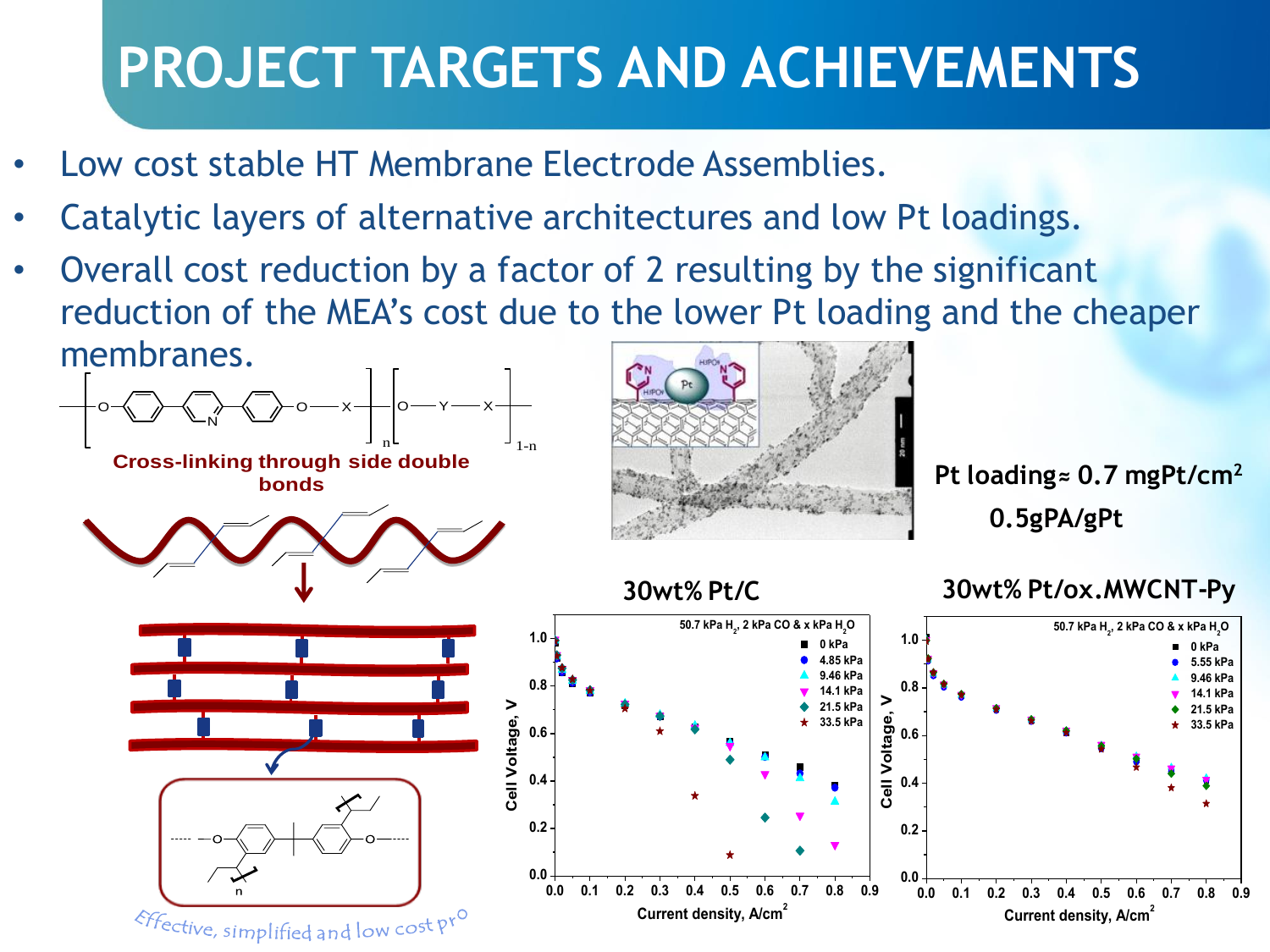

Hydroformed thin metal plates. New challenging concept CFD calculations, completion of designs. Selection and testing of materials.







Graphitic Bipolar Plates. Already validated concept. Increase of bending stiffness of the end plates Decrease of the weight of the peripheral structure.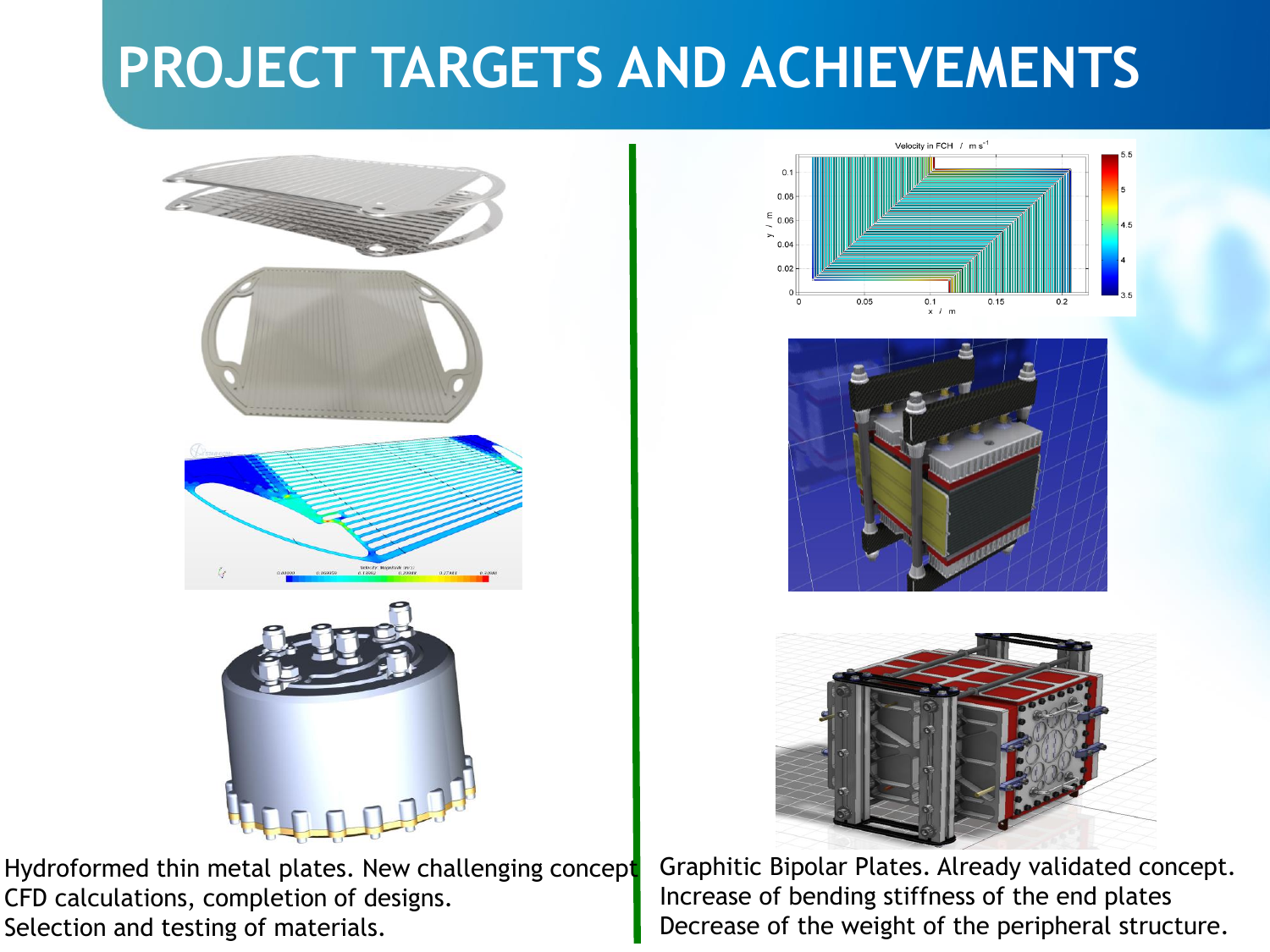| <b>Programme</b><br>objective/target                      | <b>Project objective/target</b>                                                                             | <b>Project</b><br>achievements (to-date & expected)                                                                                                      |  |
|-----------------------------------------------------------|-------------------------------------------------------------------------------------------------------------|----------------------------------------------------------------------------------------------------------------------------------------------------------|--|
| <b>MAIP</b>                                               |                                                                                                             |                                                                                                                                                          |  |
| Small Scale - Domestic 1<br>$-5$ kW                       | 1 kW HT PEMFC operating<br>on reformates                                                                    | Optimization and selection of<br>components of the stack and fuel<br>processor. Completion of designs.<br>Currently the stacks are being<br>constructed. |  |
| 2015 target: 4,000 €/kW<br>industrial/commercial<br>units | < 3000€/kW                                                                                                  | Cost analysis for mass production<br>(5,000 units/year) estimates close to<br>$2,000 \in /kW$                                                            |  |
|                                                           | <b>AIP</b>                                                                                                  |                                                                                                                                                          |  |
| <b>Electrical efficiencies 35-</b><br>45% for power units | Electrical efficiency 38-44%<br>at $180^{\circ}$ C<br>$(0.14 \text{ W/cm}^2 \text{ @ } 0.2 \text{ A/cm}^2)$ | Already validated efficiency using<br>preliminary designs                                                                                                |  |
| Operational lifetime ><br>20,000                          | Stack will be tested on an<br>accelerated basis aiming at<br>5,000 h operation                              | The stability test is programmed for<br>the last 6 months of the project                                                                                 |  |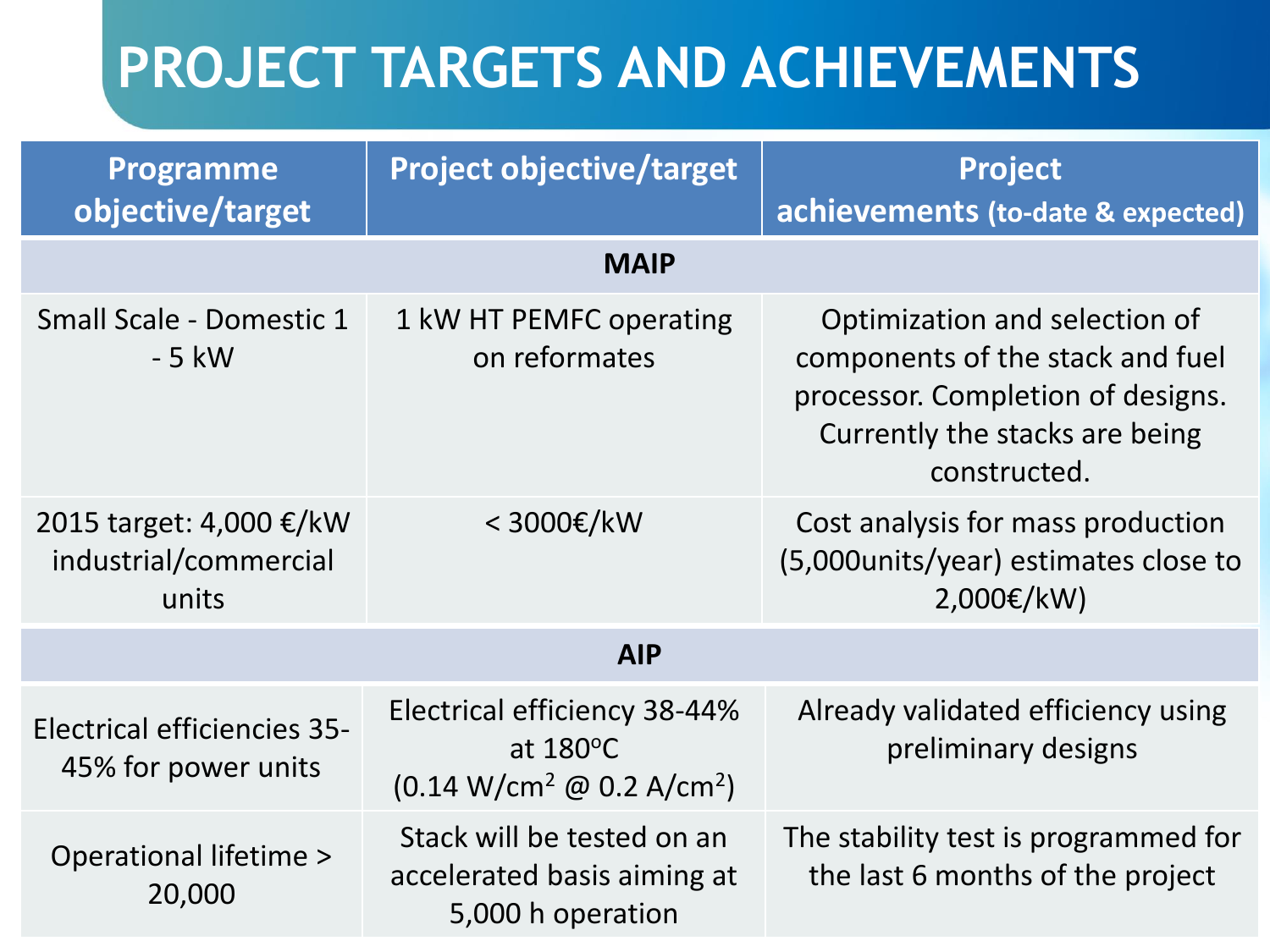#### **RISKS AND MITIGATION**

#### • Operational lifetime

– Concept successfully approached with already existing materials. Successful implementation of these materials and their combination, as well as the long term operation of the integrated system is still an open question.

- The metallic BP stack and internal liquid cooling system not performing well
	- This is an initial attempt, additional to the work proposed in the DoW. Target is the proof-of-concept.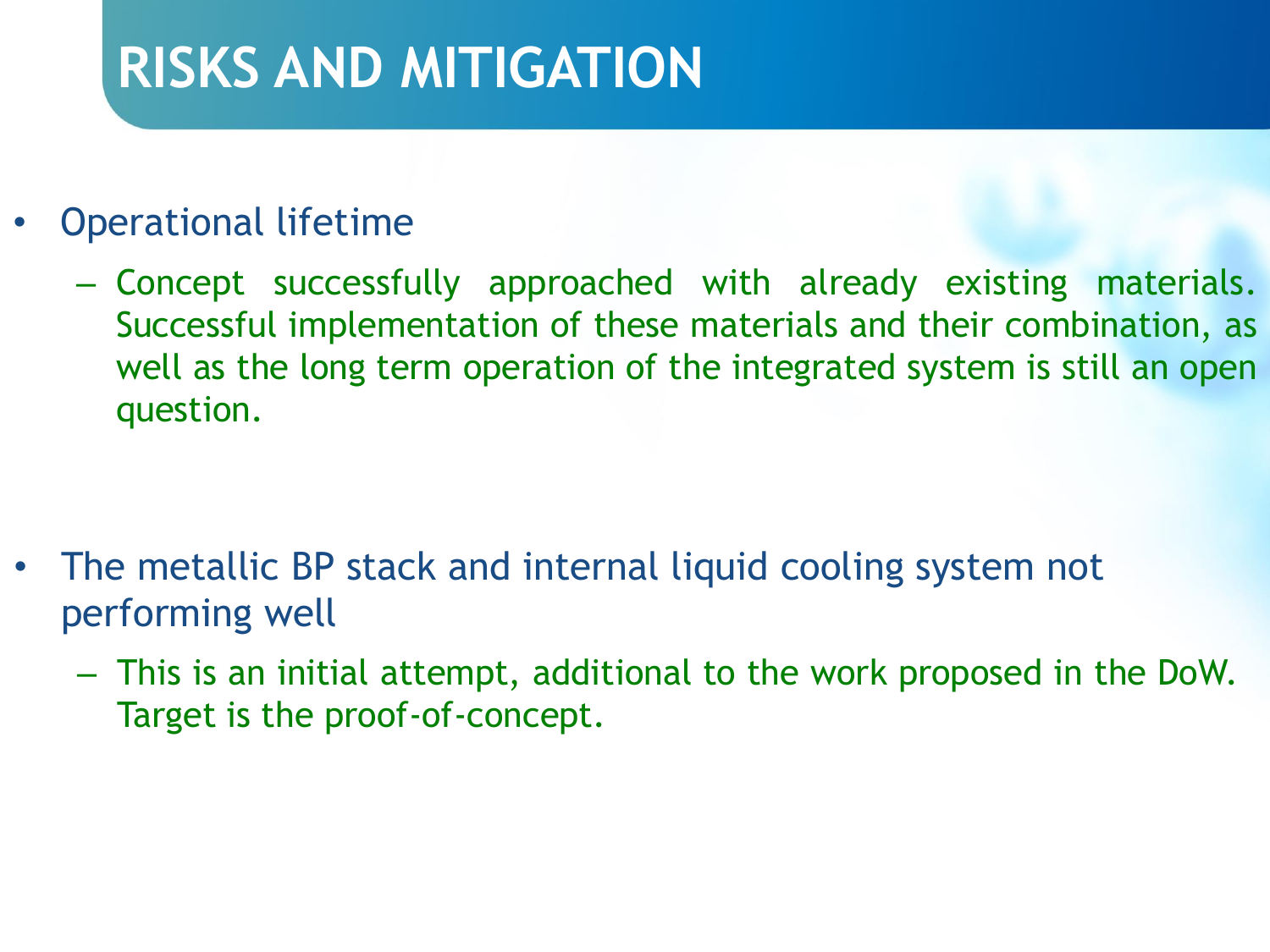#### **SYNERGIES WITH OTHER PROJECTS AND INITIATIVES**

| <b>Previous FCH-JU/EU funded projects</b>                         |                                                                                                                                     |  |
|-------------------------------------------------------------------|-------------------------------------------------------------------------------------------------------------------------------------|--|
| <b>DEMMEA_245156</b>                                              | The present project is built on technology,<br>techniques and methodologies from the DEMMEA<br>project.                             |  |
| <b>IRAFC_245202</b>                                               | DeMStack used knowledge gained under the IRAFC on<br>polymer electrolytes.                                                          |  |
| <b>IRMFC_325358</b>                                               | There is interface-exchange of knowledge with<br>IRMFC. Moreover, DeMStack exploited polymer<br>electrolytes optimized under IRMFC. |  |
|                                                                   | CathCat_303492 Interaction in terms of knowledge exchange.                                                                          |  |
| Interactions with any international-level projects or initiatives |                                                                                                                                     |  |
| Agency                                                            | European Space   Development of a Closed Loop Regenerative HT PEM<br><b>Fuel Cell System</b>                                        |  |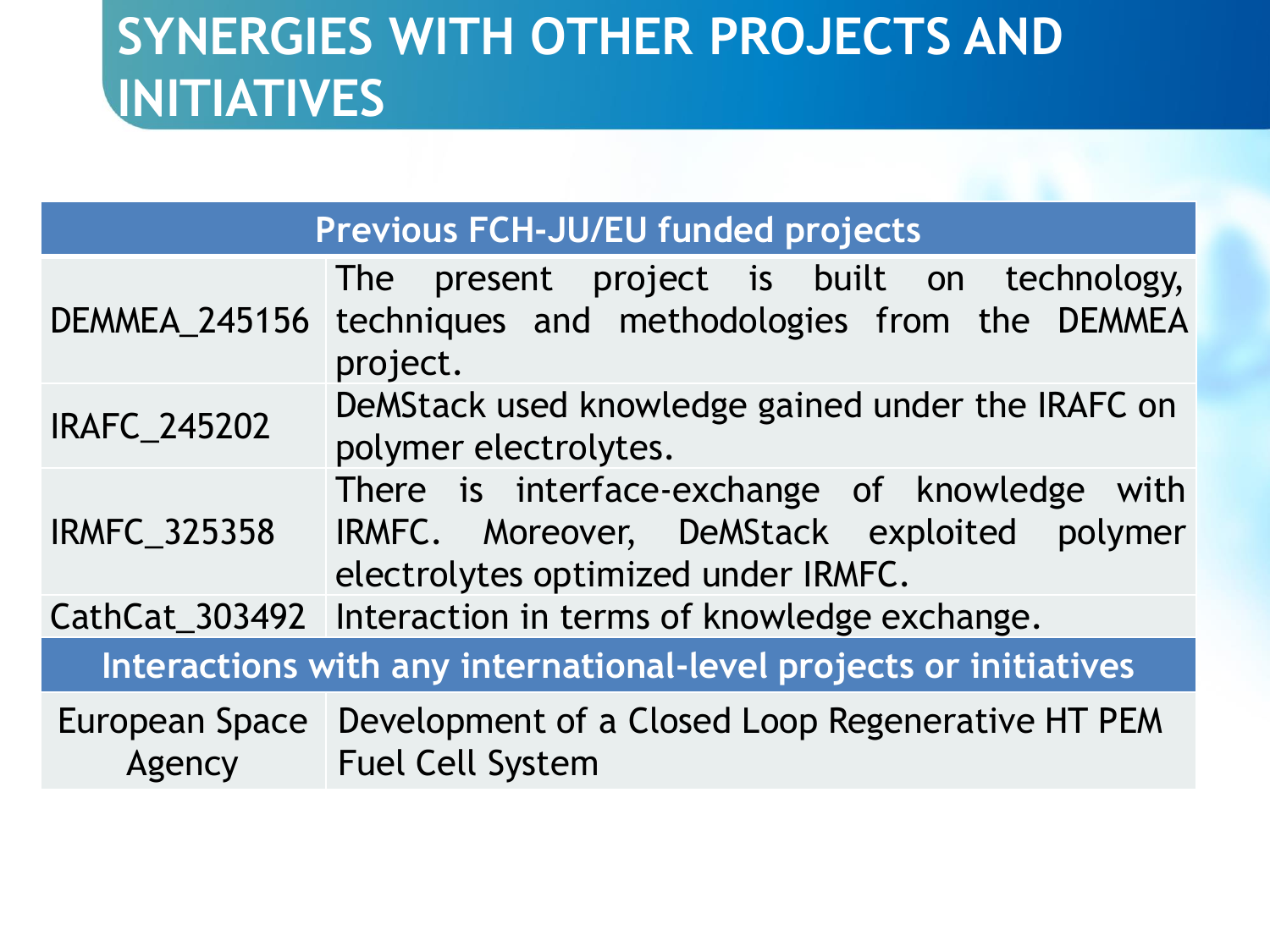## **HORIZONTAL ACTIVITIES**

- Involvement of several Ph.D. students and young postdocs in the research.
- Public Website.
- Organization of 3degis conference (3rd International Workshop on Degradation Issues of Fuel Cells and Electrolysers)
- Efforts are underway to formulate testing protocols for high temperature PEMFCs.
- Participation in the discussion on "Harmonization of Testing Protocols". The application area (automotive) is different, but can constitute a starting point.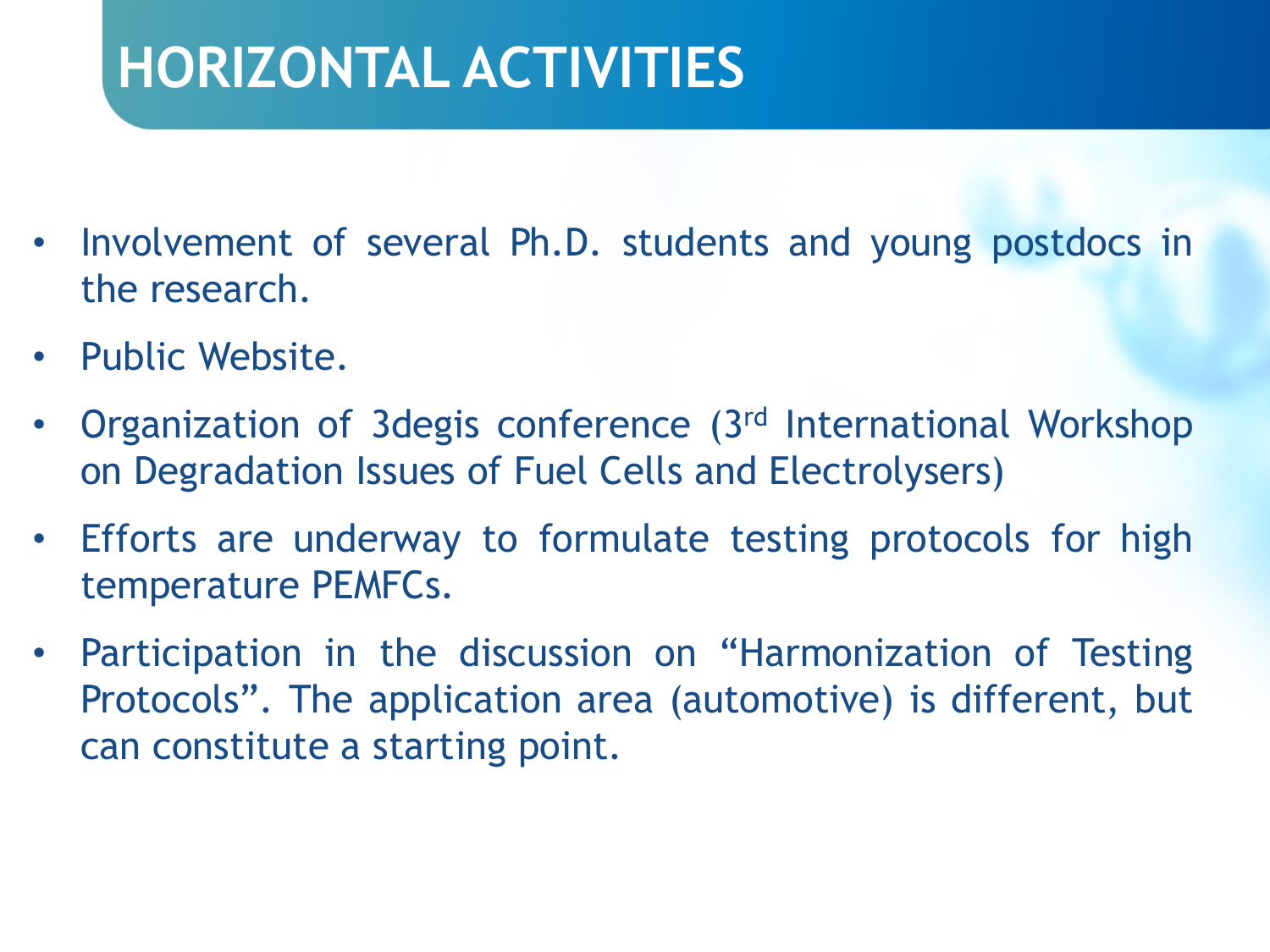#### **DISSEMINATION ACTIVITIES**

- SMEs ensure fast dissemination of the results through technology improvement
- 23 participations in Conferences and Workshops

#### • 4 Publications

1. The interaction of  $H_3PO_4$  and steam with PBI and TPS polymeric membranes. A TGA and Raman study" M.K. Daletou, M. Geormezi, E. Vogli, G.A. Voyiatzis, S.G. Neophytides, Journal of Materials Chemistry A, 2(4) 1117-1127 (2014).

2."Improved Polymer Electrolytes and Carbon Nanotubes Based Electrodes for High Temperature PEM Fuel Cells" M.K. Daletou, A.K. Andreopoulou, K. Papadimitriou, A. Orfanidi, M. Geormezi, J.K. Kallitsis, S.G. Neophytides, 10th ESA Conference Proceeding ESA 2014, SP-719.

3."The structure and stability of the anodic electrochemical interface in a high temperature Polymer Electrolyte Membrane Fuel Cell under reformate feed", M. Geormezi, F. Paloukis, A. Orfanidi, M.K. Daletou and SG. Neophytides, Journal of Power Sources, 285, 499-509 (2015).

4."Electrochemistry of Phosphorous and Hypophosphorous Acid on a Pt electrode", M. Prokop, T. Bystron, K. Bouzek, Electrochimica Acta 160 (2015) 214–218.